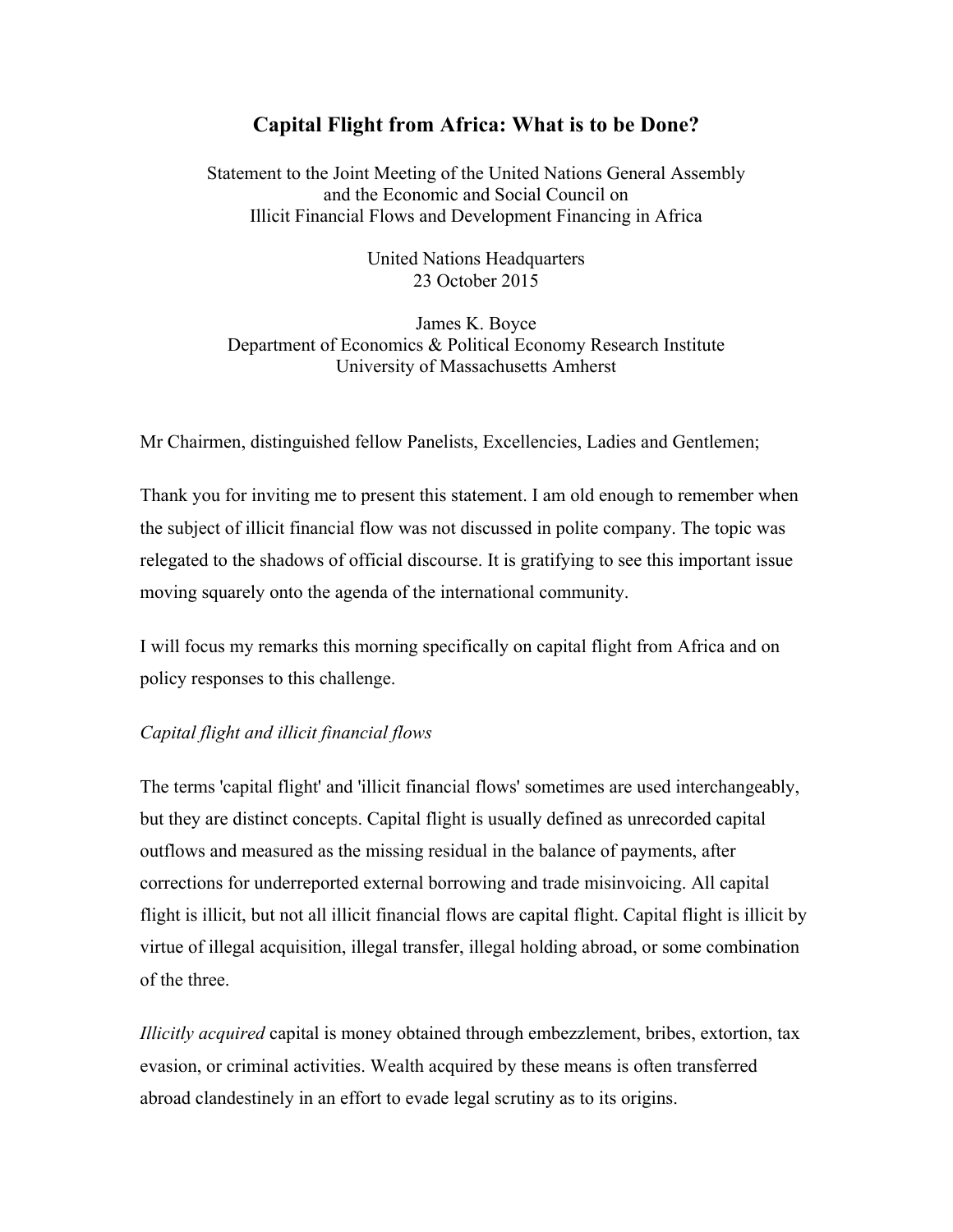*Illicitly transferred* funds are outflows not reported to government authorities. Mechanisms include smuggling of bank notes, clandestine wire transfers, and falsification of trade invoices.

*Illicitly held* funds are assets whose earnings are not declared as income to national authorities of the owner's country. The concealment of foreign holdings may be motivated by the desire to evade prosecution for illicit acquisition of the funds, or by taxation evasion, or both.

The broader universe of illicit financial flows includes not only capital flight but also payments for smuggled imports, transactions connected with illicit trade in narcotics and other contraband, outflows of illicitly acquired funds that were domestically laundered before flowing overseas through recorded channels, and transfer pricing by the corporate sector. These, too, are illicit, but they are not the same as capital flight.

## *Capital flight and external debt*

Countries often experience external borrowing and capital flight simultaneously. At first glance this may seem anomalous. Why would we observe large capital flows in both directions at once? External borrowing implies that both lenders and borrowers expect attractive investment returns. Yet capital outflows appear to signal higher returns elsewhere. In practice, the two phenomena may not only co-exist but also be causally linked. External borrowing can lead to capital flight, and capital flight can lead to external borrowing. Understanding these linkages is important for the formulation of appropriate policy responses.

In *debt-fueled capital flight*, external borrowing finances private wealth accumulation outside the borrowing country. On the borrower side, the government contracts loans in the name of the public. Officials and other politically connected individuals then siphon part or all of the money into their own pockets – via kickbacks, padded procurements contracts and diversion of funds – and stash part or all of the proceeds abroad for safekeeping. On the lender side, loan officers are rewarded for simply 'moving the money,' creating myopic incentives to turn a blind eye to these risks.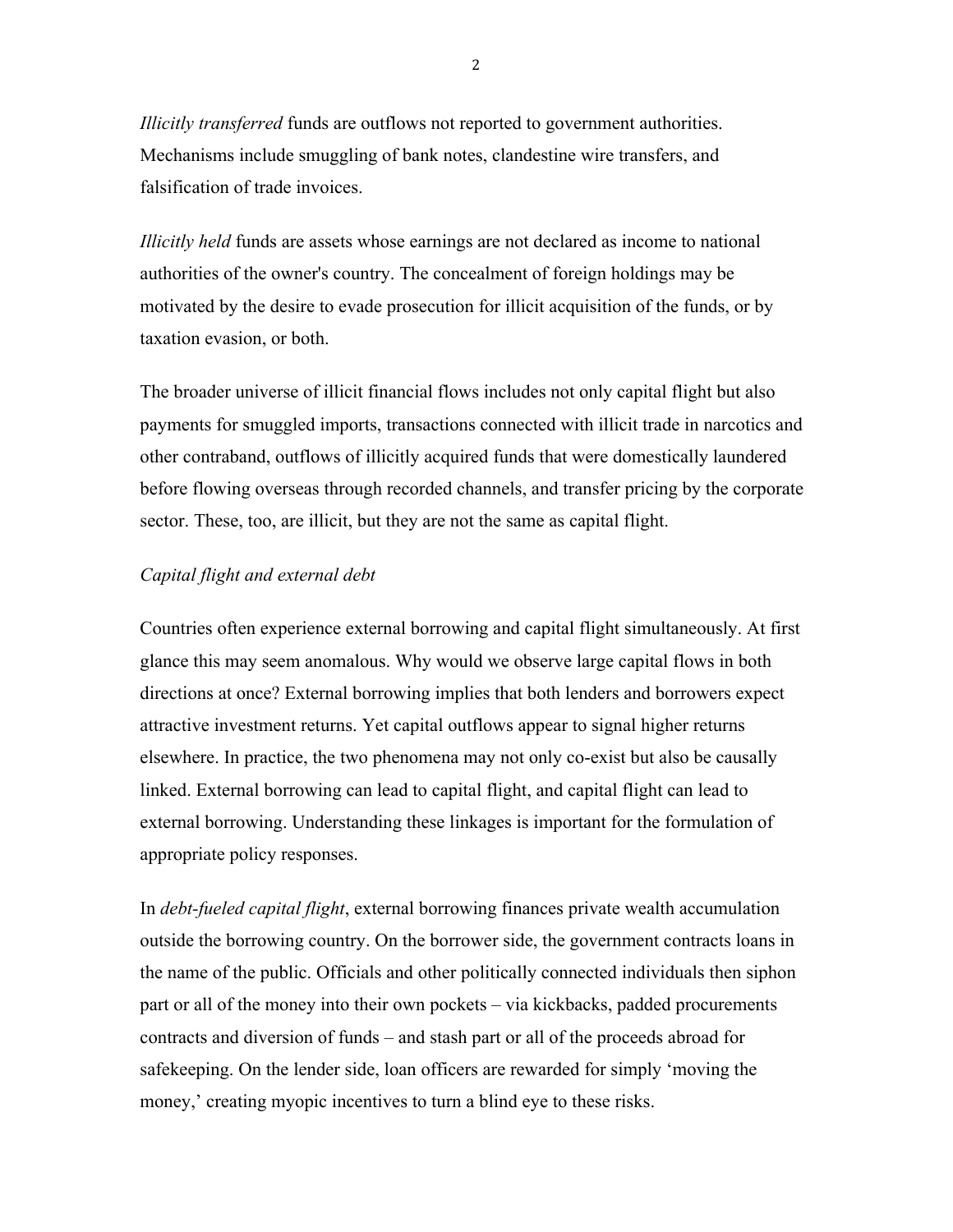In *flight-fueled external borrowing,* flight capital finances external loans. A private individual illicitly parks funds abroad and then 'borrows' them back. A key motive for such round tripping is concealment of the origins of the funds. The borrower reaps further illicit gains if, as often happens, liability for repaying the loan ultimately passes to the government by virtue of public guarantees in the event of default. Such transactions are attractive to bankers because they generate fees and commissions on both sides.

Econometric analysis indicates that for each new dollar of external borrowing by African countries, as much as 60 cents exits Africa as capital flight in the same year (Ndikumana et al. 2015). The tight year-to-year correlation between external borrowing and capital flight suggests that debt management is important in addressing the problem of capital flight. Of course, not all flight capital originates in external borrowing. Statistical analysis shows that natural resource extraction, for example, is also strongly correlated with capital flight.

#### *Stolen asset recovery*

Let me now turn to policy responses, starting with efforts to recover and repatriate stolen assets. Some success has been scored on this front. For example, \$700 million held in Swiss bank accounts by Nigeria's former military ruler Sani Abacha and his family has been recovered and repatriated. To be sure, the amounts recovered are modest compared to the total magnitude of capital flight, but they are not inconsequential. An added benefit of such recoveries is their demonstration effect, which may help to deter future capital flight.

Over the past two decades the international community has begun building institutional infrastructure to assist in stolen asset recovery. The United Nations Convention against Corruption includes articles on asset recovery and mutual legal assistance. The Stolen Asset Recovery Initiative, launched in 2007 by the United Nations Office on Drugs and Crime and the World Bank, provides technical assistance in tracing stolen wealth, asset seizure and confiscation, and enlisting international cooperation. Many countries have established Financial Intelligence Units to investigate transactions related to criminal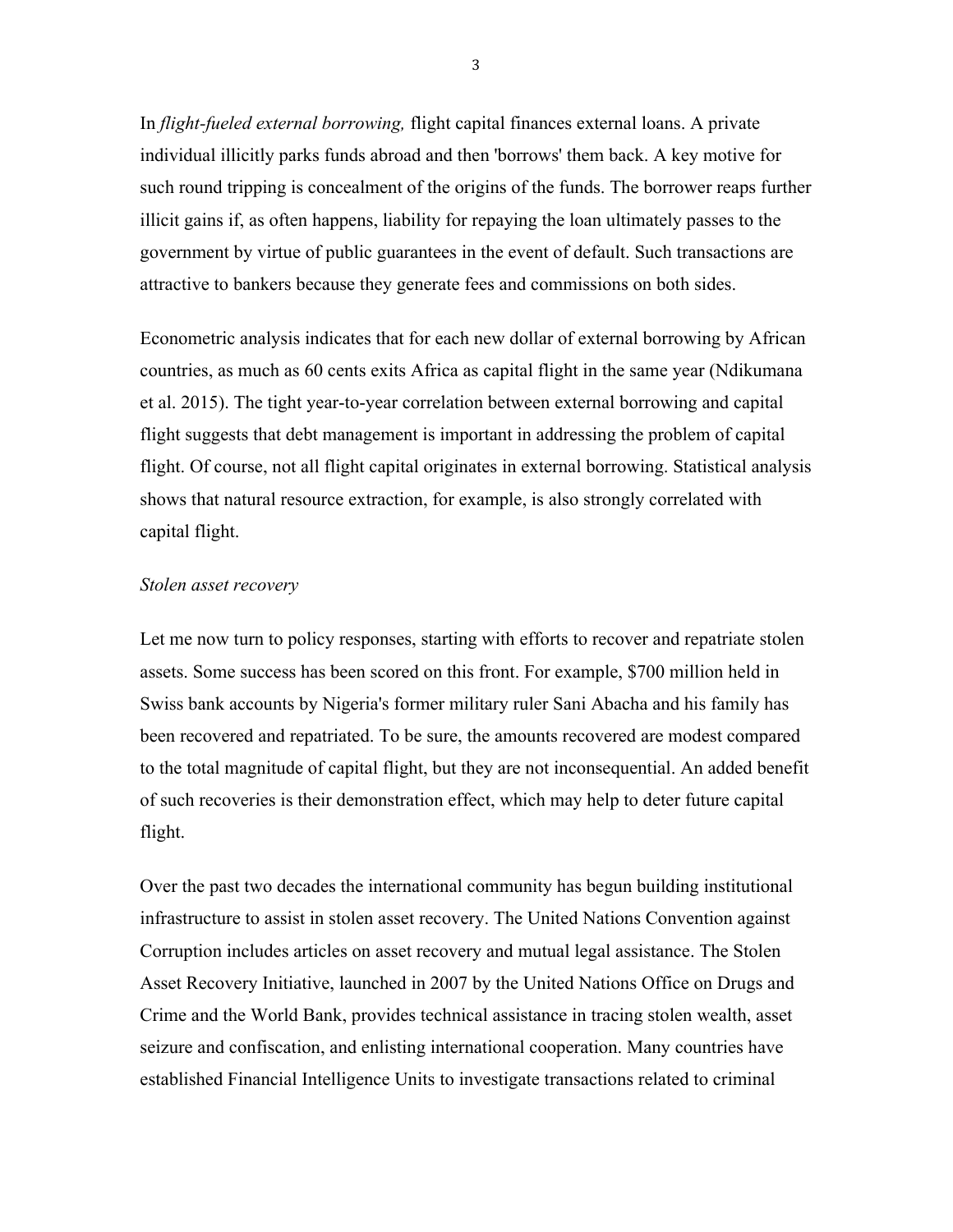activity, and anti-money laundering legislation requires banks and other financial institutions to file reports on suspicious transactions.

A key feature of this emerging international architecture is that when investigators identify substantial foreign holdings of politically exposed persons and others suspected of criminal activity, asset holders can be required to prove that the wealth was acquired legitimately (Brun et al. 2011). Pending the outcome of the legal proceedings, the assets can be restrained or seized.

#### *Selective debt repudiation*

Debts that fuel capital flight can be considered 'odious' under international law. Selective repudiation of odious debt – which is distinct from across-the-board default – can prevent the diversion of scarce public resources into debt service payments on loans from which the public derived no benefit. Repudiation of odious debts also would change the incentive structure for creditors, encouraging due diligence and helping to improve the quality of future lending.

Odious debts are liabilities contracted by governments without the consent of the people, from which the people did not benefit, in circumstances where creditors knew or should have known these conditions to hold (King 2015). They include funds stolen by corrupt individuals and money used to maintain the power of authoritarian regimes. Determining which loans served *bona fide* development purposes and which are odious is a challenging task. Systematic audits can help to establish which debts are legitimate and which offer objective grounds for repudiation. Where there is evidence of systematic misuse of borrowed funds, the burden of proof can be placed upon creditors to demonstrate that their loans were used for legitimate purposes, much as the burden of proof can be placed upon politically exposed persons to prove the legitimacy of foreign assets held in their names.

In this arena there is scope for innovations in international governance. An impartial body for arbitration of odious debt disputes is sorely needed. A United Nations commission chaired by Nobel laureate Joseph Stiglitz called in 2009 for the creation of an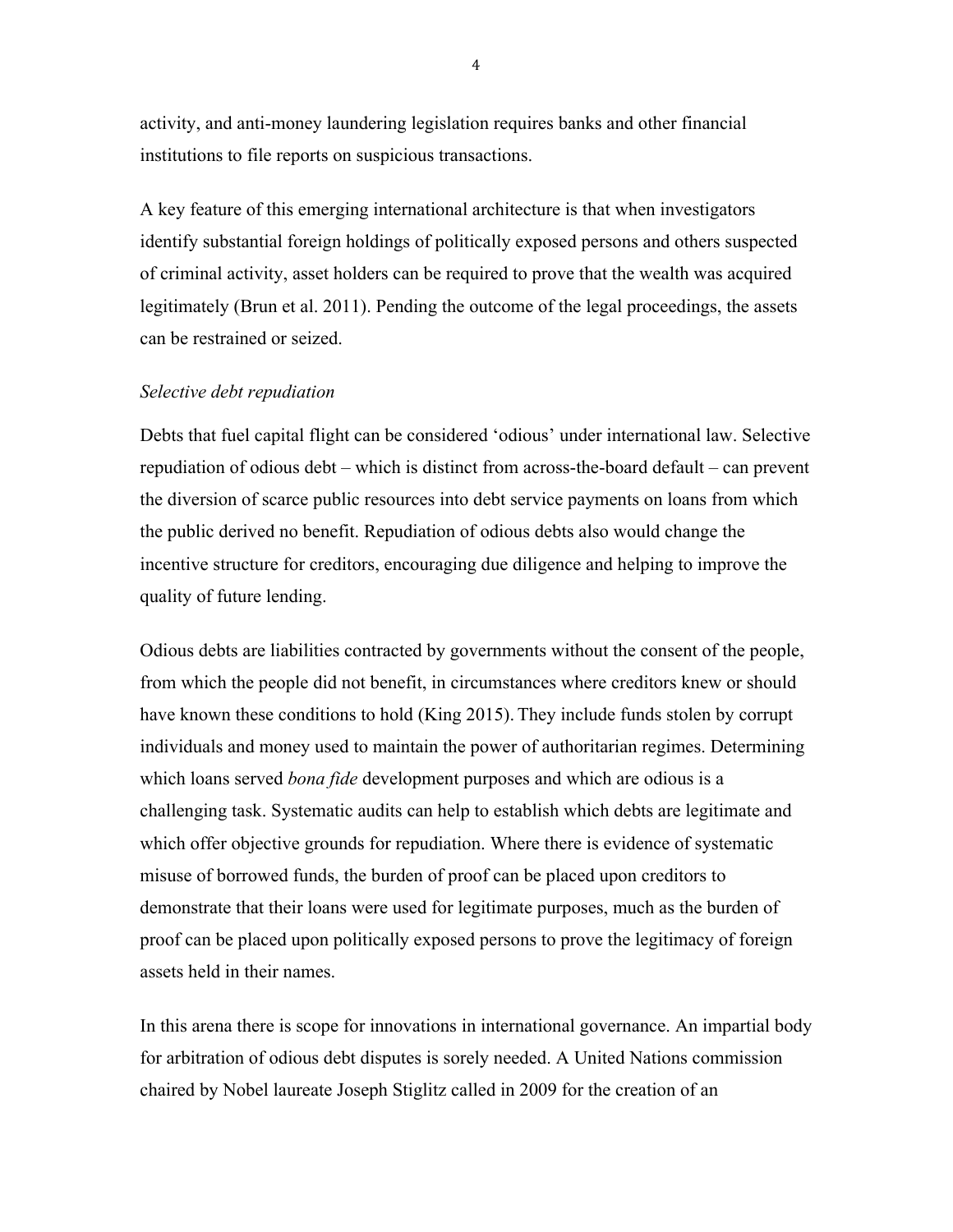international bankruptcy court that could consider, 'where appropriate, partial debt cancellation' (United Nations 2009, paras. 47-48). The IMF (2013, para. 57) has noted that such a body could be charged with adjudicating claims of odious debts. The creation of such a forum could do much to curb debt-fueled capital flight and flight-fueled external borrowing.

## *Regulatory reforms in international banking*

Further efforts are also needed to increase transparency in international banking. Most flight capital is domiciled in what are commonly referred to as offshore financial centres. The most important of these are not tropical islands, but rather New York, London and other international banking centres (Shaxson 2011). Improved transparency requires strengthening the enforcement of existing banking regulations and closing loopholes arising from the inadequate harmonization of banking regulations across countries.

An important piece in efforts to improve financial transparency is cross-country exchange of information on investment income, including interest, dividends and capital gains. This necessitates information on beneficial ownership so that the recipients cannot conceal their identities behind shell companies and trusts. Banks and other financial institutions, including brokers and insurance companies, should be required to report this information to their governments, who can then share the information with the governments of income recipients.

Recent years have seen some progress on this front. In 2009, the exchange of information upon request became the international standard, monitored by the Global Forum on Exchange of Information and Transparency for Tax Purposes. This gave tax authorities access to information on offshore investment income, although it put the onus on them to identify specific individuals or firms in order to request this information. In 2013, the G20 Finance Ministers and Central Bank Governors endorsed the automatic exchange of information—rather than exchange upon request—as the new international standard (OECD 2013). Bilateral agreements are now laying the foundation for multilateral cooperation to implement this policy.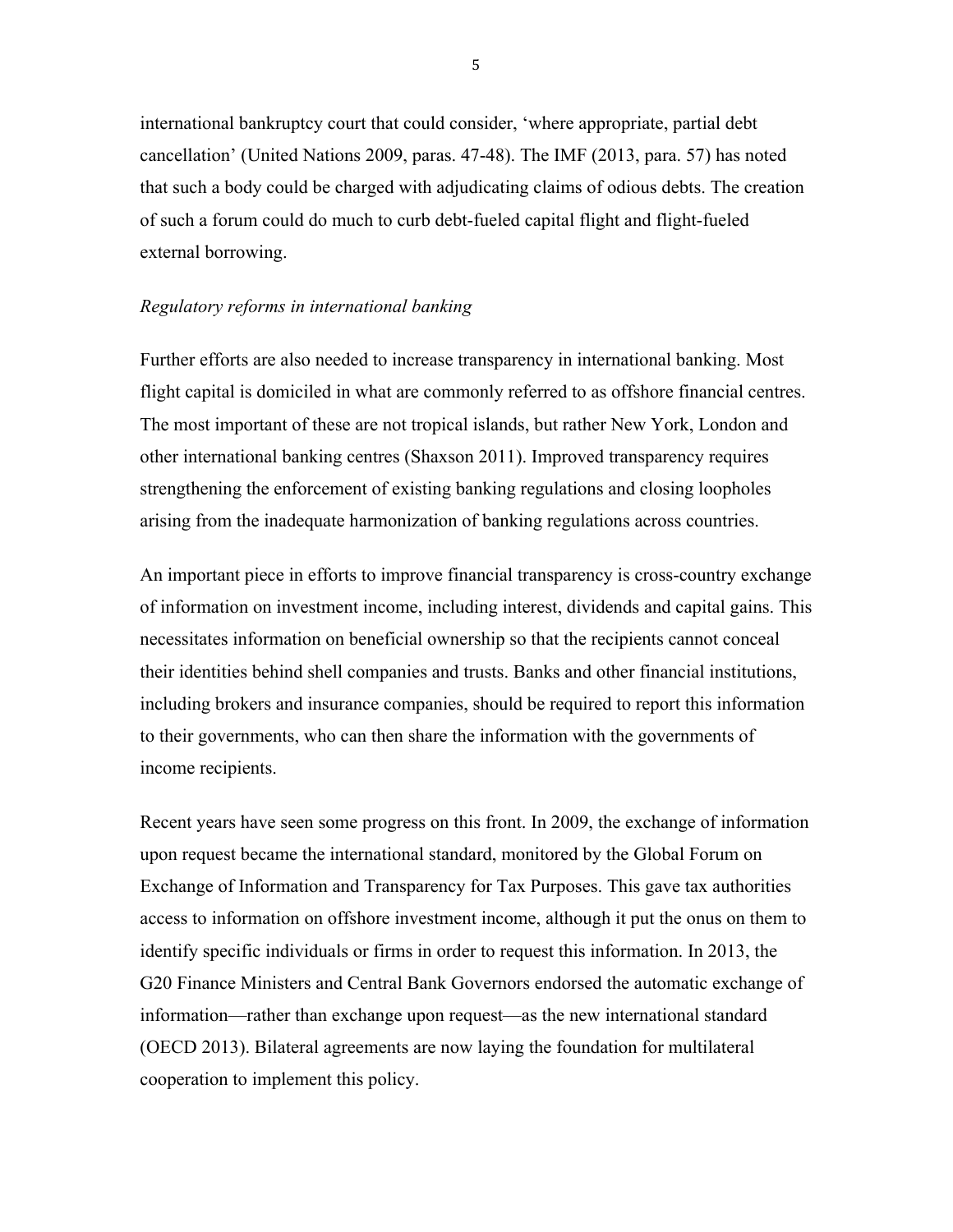## *Conclusion*

Capital flight occurs for a variety of reasons. Two important motives are the desire to conceal funds that have been illicitly acquired and the desire to evade taxation. Individuals who engage in capital flight are aided and abetted in illicit transfers of funds by officers in banks and other financial institutions who are in a position to profit from these transactions as long as they are not detected and subjected to penalties. Foreign borrowing and extractive resource revenues are important correlates of capital flight, suggesting that these are significant sources for the illicit acquisition of private wealth.

Growing recognition of these problems is spurring international efforts to mitigate the consequences of past capital flight and to reduce its recurrence in future years. These include efforts to recover stolen assets, relieve external debt burdens, and promote transparency and due diligence in international banking. The creation of an impartial body to adjudicate cases of odious debts would further strengthen this international architecture. If well designed and implemented, these initiatives will help to curtail malfeasance, improve incentive structures, and contribute to a more efficient and equitable international financial architecture.

Thank you.

## **References**

Brun, J-P. et al. (2011) *Asset Recovery Handbook: A Guide for Practicioners.*  Washington, DC: Stolen Asset Recovery Initiative, World Bank and United Nations Office on Drugs and Crime.

King, J. (2015) *The Doctrine of Odious Debt in International Law.* Cambridge: Cambridge University Press, forthcoming.

IMF (2013) Sovereign Debt Restructuring - Recent Developments and Implications for the Fund's Legal and Policy Framework.